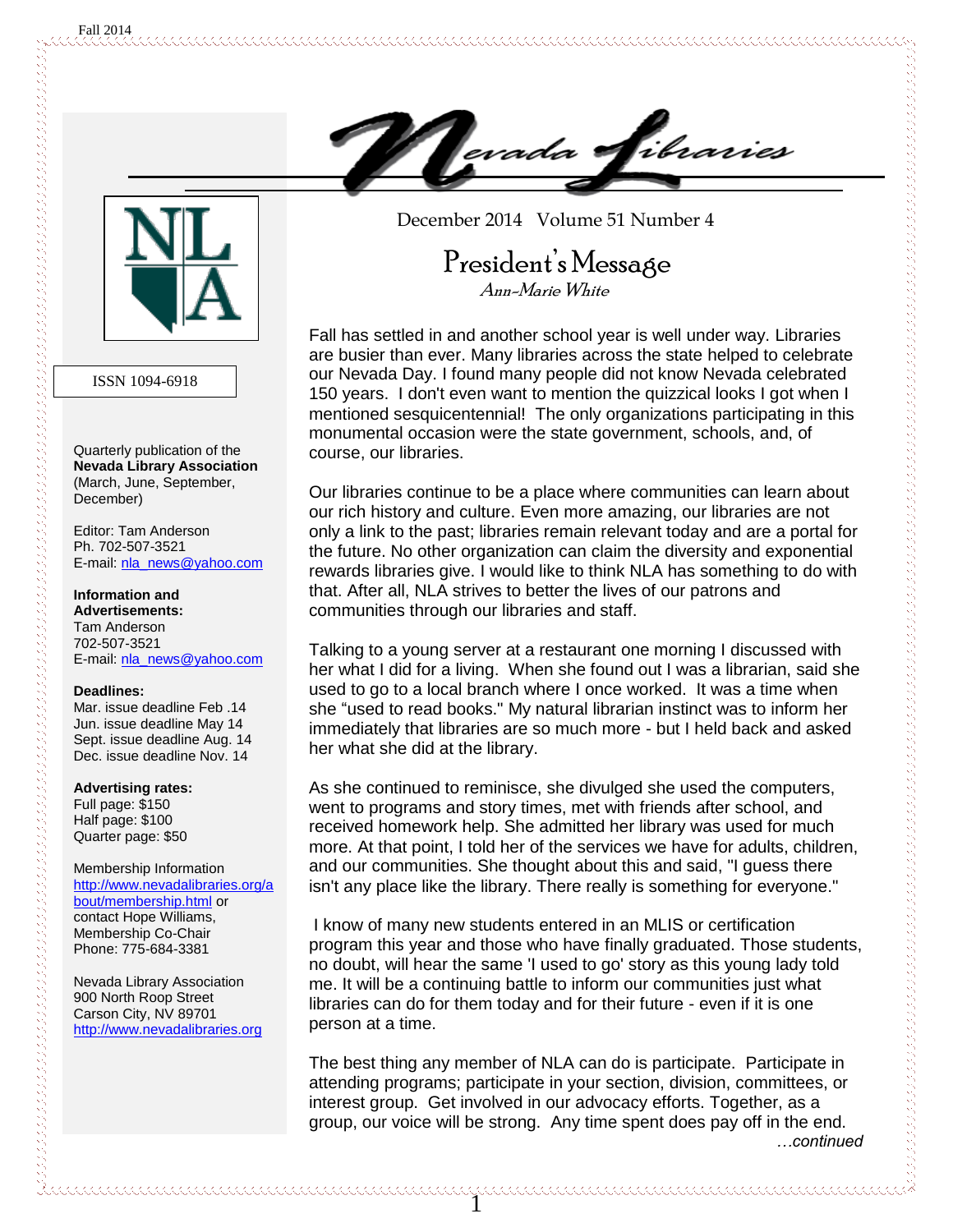Another way to participate in NLA is to go for a position in the organization. It has truly been an honor and a pleasure to serve NLA as President. It has been an unusual year with the Annual ALA Conference in Nevada and no NLA Conference. It has been a year of internal restructuring of the organization to improve service to our members today, and for our future. The personal lesson I learned is patience. I want to do so much that is needed. Good things take time. What I will take away from my experience is admiration. For an all-voluntary association, we have so many good people who donated their advice, time, talents, and ideas. Incoming President Carol Lloyd will be blessed to have such a resource. Thank you!

*Ann-Marie White, President*

## *Continuing Ed…*

### **Nevada State Library and Archives**

NSLA provides access to continuing education, including webinars, on a variety of topics. Check out the webpage often, as new information is added and the calendar gets updated regularly, under Development Services at:<http://nsla.nevadaculture.org/> or on the event calendar at<http://206.194.194.122/evanced/lpd/eventcalendar.asp>

### **WebJunction**

WebJunction provides monthly webinars on a variety of topics. Webinars will be archived for several months following an event.

<http://www.webjunction.org/events/webjunction.html>

### **PLA/ALA**

Online courses, webinars, workbooks, forums and more available (for members) at <http://www.ala.org/onlinelearning/> or<http://www.ala.org/pla/onlinelearning>

## *Join or renew your NLA membership online at http://www.nevadalibraries.org/about/membership.html*

## *NLA Officer Election Results*

Congratulations to our new NLA officers and thank you to those of you who took the time to vote. Bethany Lafferty will be our new Treasurer and our President-Elect post will be filled by Scott Clonan.

*Jana MacMillan, NLA, Elections Chair*

## *New Director for Douglas County Library*

The Douglas County Library Board of Trustees has named Amy Dodson as the next Library Director for Douglas County. Amy has a Master of Library Science degree from the University of Kentucky and a Bachelor's degree in English and Women's Studies from the University of Louisville. She will be moving to Northern Nevada this fall and plans to start work for Douglas County on December 1.

She will be relocating from Bayfield, Colorado, where she has been the Library Director for the Pine River Public Library District. While Library Director at Pine River Public Library, Amy and her staff received the Library Journal and Gates Foundation Award for Best Small Library in America 2014. She has previously worked for the Riverside County Library in California where she was the administrator for the Mead Valley Library and the City Librarian for Cathedral City. *Linda Deacy, Douglas County Public Library*

2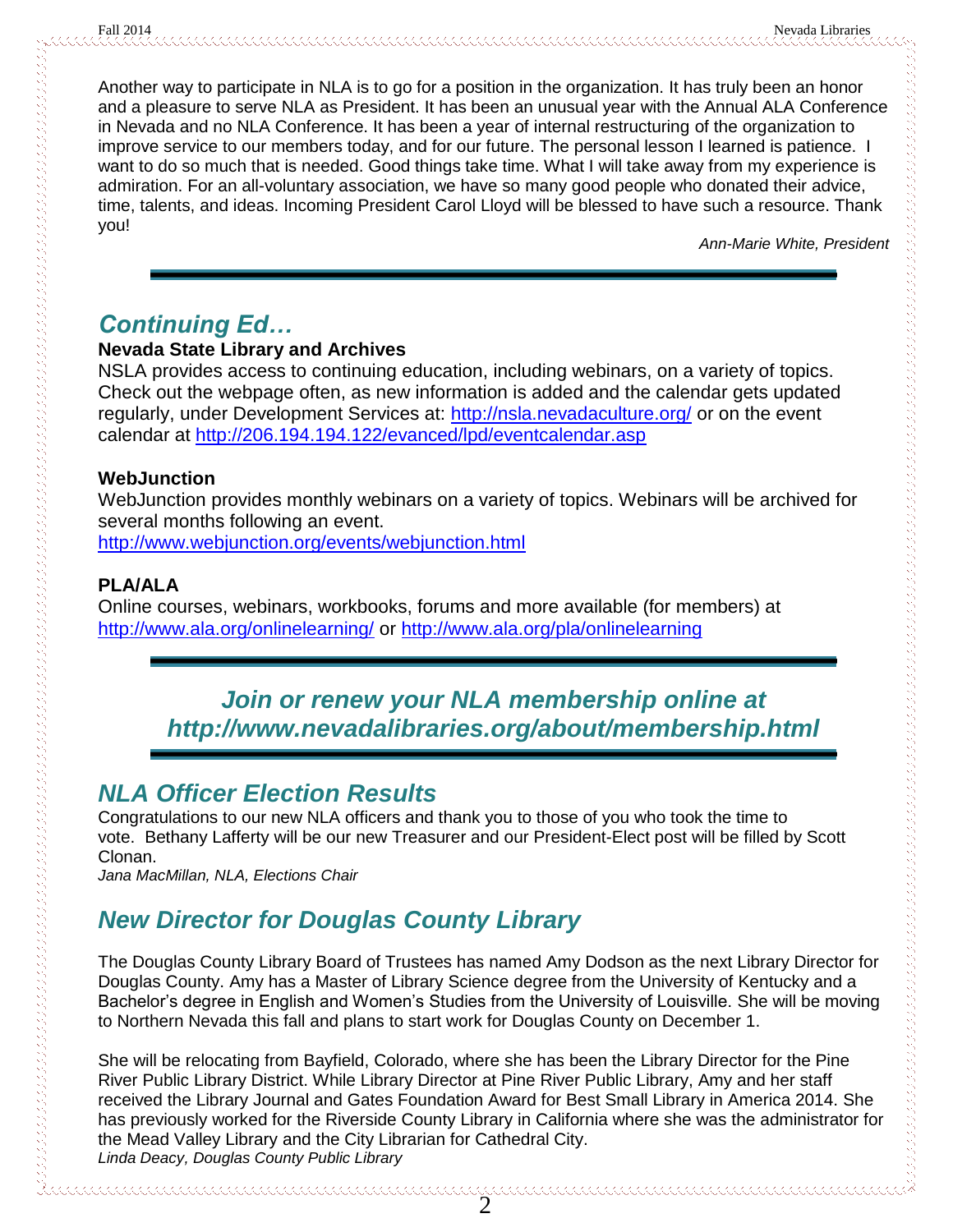## *NLA Librarian of the Year*

Ted Chodock was selected as the Nevada Librarian of the Year by the Nevada Library Association. This is a very prestigious award within the NV librarian community and is awarded to one librarian in Nevada who has shown the following efforts:

#### **NLA Librarian of the Year/ Trustee of the Year**

The Librarian of the Year is awarded for the librarian/trustee that has shown effort in the following: •For constructive accomplishments toward the advancement and extension of library service and the development of sound library policies; creative and effective interpretation of the library on a regional, local or national level.

•For notable activity in library legislation, recruitment, statewide planning, published writings, outstanding participation in NLA, ALA, MPLA, Friends of the Library etc.

•For broadened scope of service to the community; specialized services to children, young adults, senior citizens, the handicapped etc.

•For an outstanding contribution to library education; library techniques, library building, library management, establishment or organization of a new library or library system, or expansion or revitalization of an established library system or library.

•For a substantial financial assistance or endowment.

Congratulations to Ted on this achievement! *Beth Anderson Schuck, CSN Libraries*

### **Apply for a Grant to Support STEM Programming at Your Library**

The federal [Corporation for National and Community Service](http://www.nationalservice.gov/) (CNCS) has recently announced a funding opportunity for STEM-related programming, which is open to state and local governments, non-profits and institutions of higher education, among others. Visit the [CNCS website](http://www.nationalservice.gov/build-your-capacity/grants/funding-opportunities/2015/americorps-state-and-national-grants-fy-2015#fundglossappinst) for [application instructions](http://www.nationalservice.gov/sites/default/files/documents/2015_AmeriCorps_State_and_National_NOFO_Application_Instructions_FINAL.pdf) and additional information. New applicants are encouraged to apply. Submission of a Notice of Intent to Apply is required to be eligible for this competition and is due **Wednesday, December 10, 2014 at 5:00pm, eastern.** Applications are due **Wednesday, January 21, 2015 at 5:00 p.m. Eastern Time** to CNCS.

**For state-level applicants only:** do not provide information directly to CNCS, but rather to the commission in the state the applicant intends to operate the program. State Commissions and Territory deadlines are earlier than the CNCS deadlines, so prospective state applicants are encouraged to contact the commission in the state or territory where they intend to apply as soon as possible. [http://www.nationalservice.gov/build-your-capacity/grants/funding-opportunities/2015/americorps-state](http://www.nationalservice.gov/build-your-capacity/grants/funding-opportunities/2015/americorps-state-and-national-grants-fy-2015#fundglossappinst)[and-national-grants-fy-2015#fundglossappinst](http://www.nationalservice.gov/build-your-capacity/grants/funding-opportunities/2015/americorps-state-and-national-grants-fy-2015#fundglossappinst)

### **2015 National Arts and Humanities Youth Program Awards Applications Now Open!**

The President's Committee on the Arts and the Humanities, in partnership with the National Endowment for the Arts, the National Endowment for the Humanities, and the Institute of Museum and Library Services, is accepting applications for the 2015 National Arts and Humanities Youth Program Awards. The twelve award-winning programs this year will each receive \$10,000 and an invitation to accept their award from the President's Committee's Honorary Chairman, First Lady Michelle Obama, at a ceremony at the White House.

After-school and out-of-school time arts and humanities programs are encouraged to apply. Please click the following link to access the online National Arts and Humanities Youth Program Awards Application: http://www.nahyp.org/how-to-apply/

Completed applications will only be accepted via the online process. **Monday, February 2, 2015, 5:00 PM PST is the application deadline.**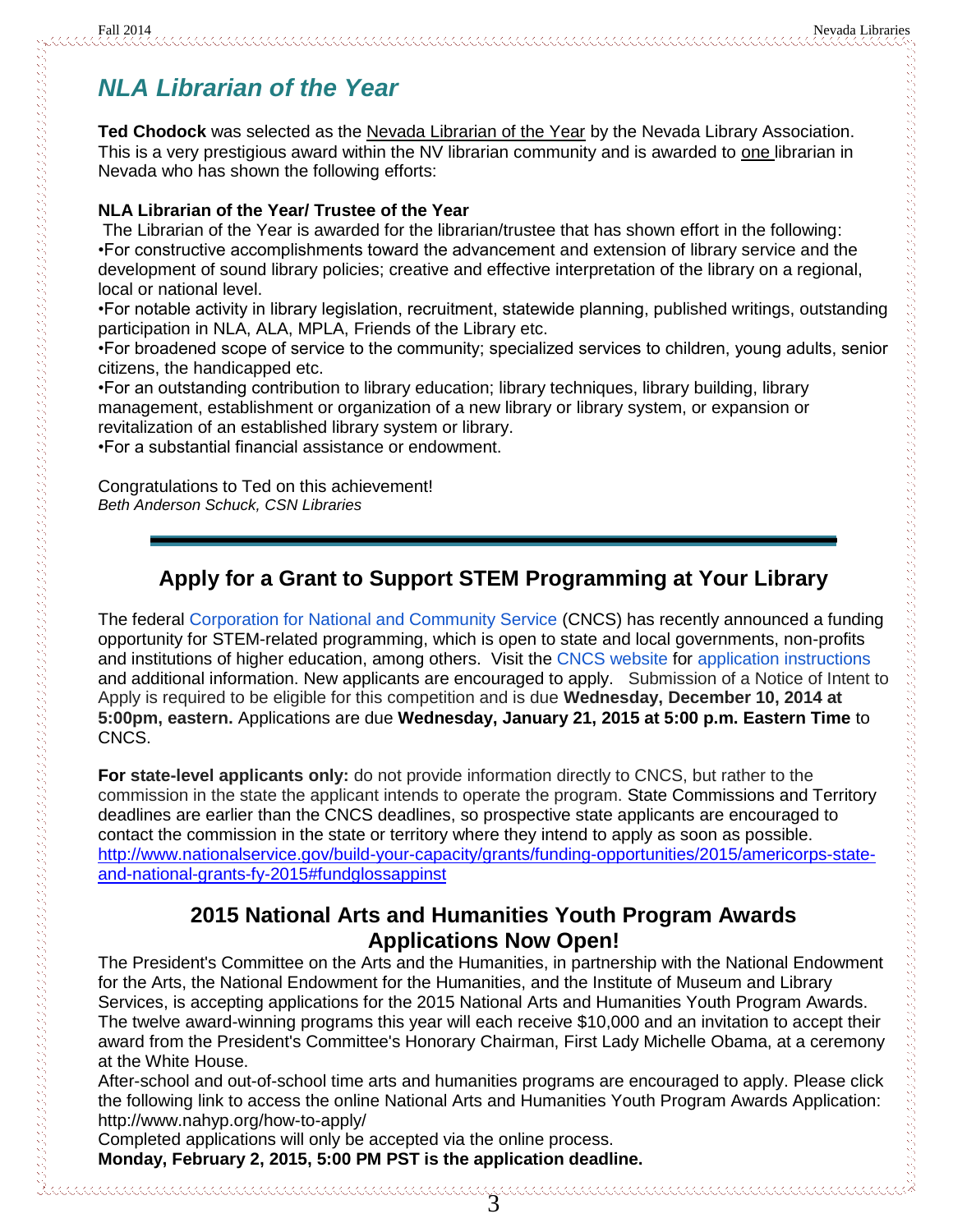## *2015 Legislative Days—Save the Dates*

#### **Nevada Libraries Legislative Day – Monday, April 13, 2015**

Attention all Nevada library staff and supporters! The Nevada Library Association will host its Nevada Libraries Legislative Day on Monday, April 13, in Carson City, Nevada. We welcome all library staff, as well as library trustees, friends, and anyone who loves and supports our libraries. Positive library messages to legislators from non-library employees are especially powerful! We encourage you to travel to Carson City to speak directly with our state legislators about how Nevada's libraries change lives in big and small ways. Stay tuned for more information through the NLAList and on the NLA Facebook page.

### **National Library Legislative Day – Monday and Tuesday, May 4 and 5, 2015**

Quick on the heels of Nevada Libraries Legislative Day, we have another opportunity to speak directly to our federal legislators about the amazing libraries in Nevada. Again, library staff, trustees, friends, and general library supporters are welcome to attend. We will travel to Washington, D.C., and receive a full day of training from American Library Association staff on Monday, May 4. Then it's off to meetings with our legislators on May 5! It's an exciting time for us to communicate directly with our federal legislators or their staff about the great things we're doing back home in Nevada.

The American Library Association provides many useful resources to prepare for this day, including the 2013 ALA Legislative Scorecard, from their website at [www.ala.org/nlld.](http://www.ala.org/nlld) I also encourage you to subscribe to the ALA District Dispatch, a weekly newsletter sent to your email that will keep you informed about federal issues affecting libraries. You can sign up at: [http://cqrcengage.com/ala/app/register?0&m=20147.](http://cqrcengage.com/ala/app/register?0&m=20147)

### **Nevada Library Association's Grassroots Advocacy Efforts**

This year, the Nevada Library Association Board decided not to hire a lobbyist for the upcoming legislative session. Instead, we will focus our efforts on organizing ourselves at a grassroots level. Our primary goal with year will be to establish connections with our legislators. You will hear from the NLA Government Relations Team soon about ways you can help NLA become a voice in the ears of our elected officials!

I encourage you to go to<http://capwiz.com/ala/nv/home/> and find your state and federal legislators for the library where you work or your home. Invite them to a special event at your library, or let them know how your library has improved someone's life. It is vital to make these connections so that when the time comes for our libraries to ask for funding or support on an issue, they will know our faces, our names, and our stories. Libraries change lives daily, and our legislators need to know that!

If you have any questions or want to know how you can be involved in Nevada library advocacy, please contact me at *idalusung@hdpl.org* or 702-207-4282.

*Submitted by Joan Dalusung, Government Relations Chair*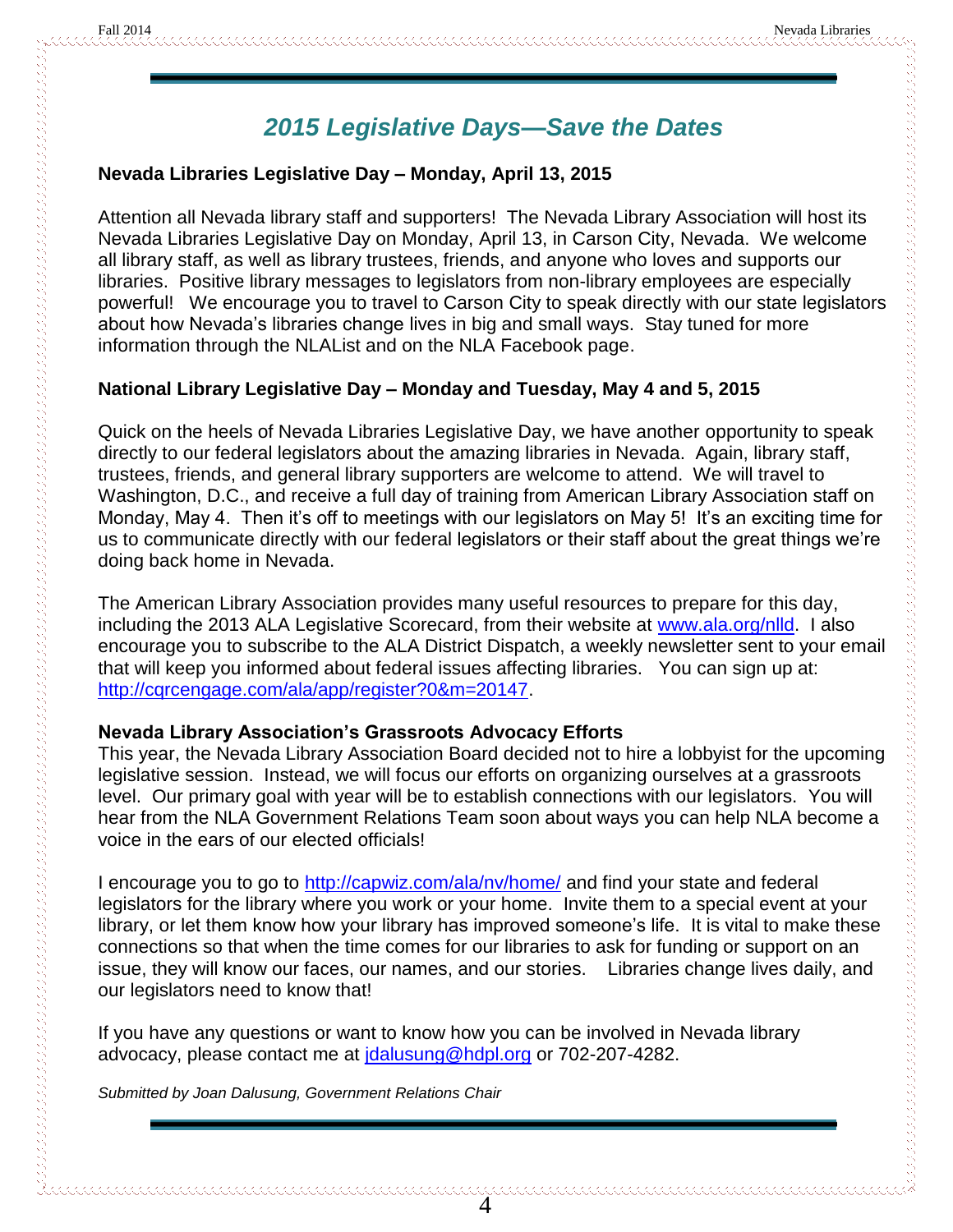## *Updates and Thanks from Storey County Library…*

It's been a very active year for the Storey County Library. The year began with Community Chest of Nevada, the local non-profit that took up the task of rebuilding the Storey County Public Library after its closure in 2012, working to recruit staff with freshly raised funds, a small but devoted group of volunteers keeping the doors open, and a small portion of the old collection occupying an equally small part of an upstairs room with no elevator. We end the year with a thirty hour a week staff member, a fledgling Friends of the Library group, a new downstairs library space in the old HAWC clinic that is in the process of becoming joint use with medical and mental health offices, possibly one of the few set ups of its kind, and patron access to the entire collection.

In addition, a permanent, dedicated space is being planned for the next expansion of the community center in Virginia City where the library now resides. The library will have its own room , but will likely still have a presence throughout the building. This year, we were again approved for client status with CLAN, and continue to offer digital resources to the county's residents. Storytime is our main ongoing program, in addition to several additional programming activities over the course of the year, and there's an exciting 2015 programming, event, and outreach schedule to look forward to.

We continue to be open twenty hours a week at the Virginia City library. We offer six hours weekly mobile library services to Storey County's outlying areas including services and collection items at two dedicated rooms in the community center in Mark Twain (Dayton area). Modest satellite services to Lockwood have begun for two hours a week in the Storey County Sheriff's substation conference room. Efforts are underway to provide computer and internet service in Lockwood, and the Mark Twain Community Center board has set up a computer room with internet and computers and made it available during library satellite hours. A small selection of the Nevada and electronic collections are brought to Mark Twain and Lockwood each week.

Throughout this year, what's been especially inspiring has been the public support we've received. While much of this assistance has come in the way in the form of everything from book & furniture donations to additional volunteering, it's also manifested in the results of our fundraising efforts. We're very pleased to be receiving additional and increased funding from Storey County in the form of \$25,000 for FY14-15, approved in June, and we're tremendously grateful for Barrick Gold Corporation's donation in the amount of \$15,000.

This last amount came at our annual fundraiser held November 1, 2014 at Piper's Opera House presenting the show *Home Means Nevada*. *Home Means Nevada* was performed by Mark Twain (McAvoy Layne) and Shiloh (Julie Machado & Tim Gorelangton) with preshow entertainment by Le Cirque Vagabond out of Reno. The turnout for the show was excellent despite an unfounded forecast for bad weather that night. On behalf of everyone in Storey County, the Storey County Library, and Community Chest of Nevada, we would like to thank everyone who has stepped up and supported us. We wouldn't be here without you.

*Submitted by Kris Klug, Storey County Library Director*

## *Dog-gone Fun at the Library*

When classes leave students feeling beat, the College of Southern Nevada (CSN) library has always been there to help—each semester they offer both useful resources to make assignments easier and student appreciation events to make stressful weeks more tolerable. But on Thursday, Nov. 20, it was the first time the library offered these dog-tired students…actual dogs.

This year CSN libraries partnered with the non-profit, volunteer group called Love Dog Adventures to provide in-person therapy dogs for students to visit, pet, and relax with right inside the West Charleston campus library.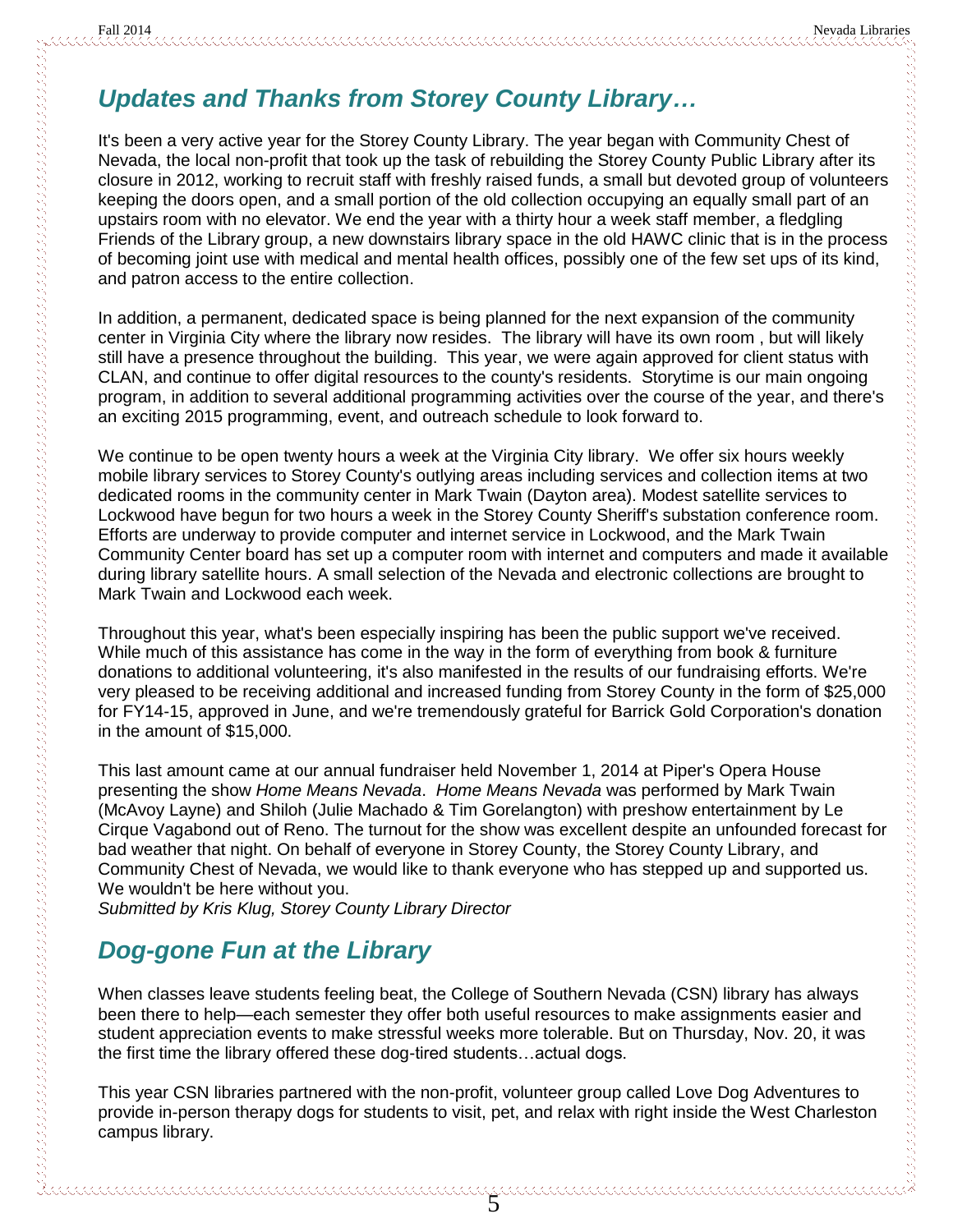"Just having a short break, even ten or twenty minutes of thinking about something else, can make a big difference," said library director Beth Schuck, who sees how much the library fills with studying students each semester and how hectic they can get during the final weeks. One student, Emily Thompson, managed to squeeze in a trip to the library between classes in order to see the dogs in person. "I'm so happy," she proclaimed while visiting each of the animals.

A total of five certified therapy dogs arrived at the library that afternoon: an Italian greyhound named Dash, a golden retriever named Boise, a yellow lab named Ginger, and two poodle mixes—Benny and Petey.The poodles belonged to Sue Grundfest, founder of Love Dog Adventures and professional dog trainer. She had worked with both UNLV and Nevada State College before, since it's become a growing trend in academic libraries to offer similar programs for their students. But this was her first time partnering with CSN.

"Everyone at CSN was so warm and welcoming," said Grundfest. "The dogs thoroughly enjoyed every hug and kiss."

But it wasn't just the dogs that had fun. Students shared their appreciation of the event by writing comments on a whiteboard near the entrance to the library.

"They made the stress before the exam decrease," wrote one.

"Brings happiness to students!" wrote another.

Even Thompson took time to add her thoughts, calling the experience, "the dog-gone best time I've had at CSN!"



After two hours and over 100 students, faculty, and staff stopping by, the dogs left the library at last. While they didn't check out any books, they each brought home a goody bag of thank you gifts from the librarians and an invitation to return in the spring. Now that the contacts have been made, logistics have been worked out, and the success of the event has been evident, the library plans to expand the event to all three CSN campuses. Their hope is to reach as many students as possible and show how much the library cares about making their college experience just a bit easier.

The CSN libraries provide a variety of social and academic events throughout the year that support student success and engagement with the college. *Stephanie Espinoza, CSN Libraries*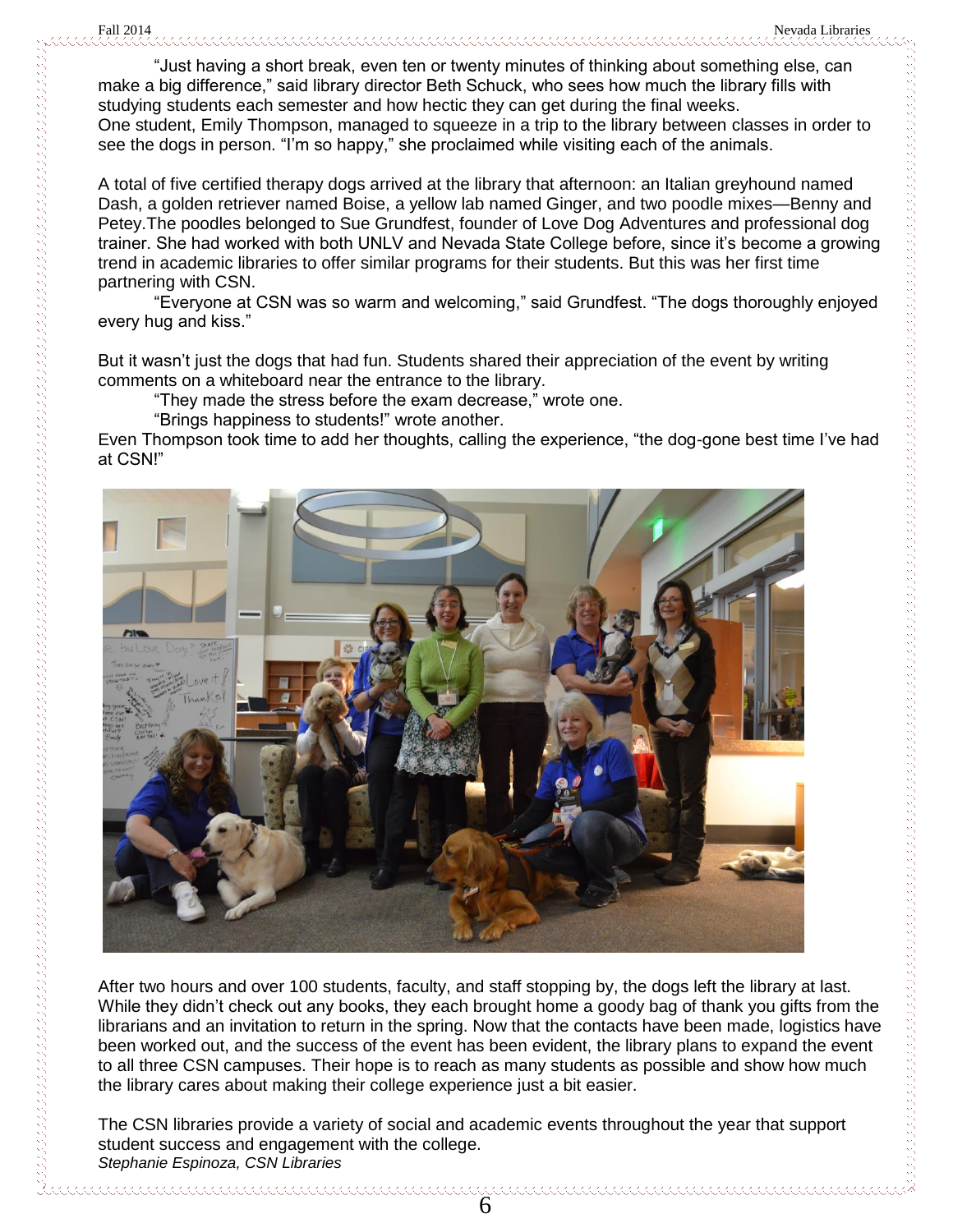# *AZLA/MPLA Conference: Best of the West*

"It really is all about the people." Outgoing MPLA President Wendy Wendt's comment perfectly described the warm and social spirit at the joint Arizona Library Association/Mountain Plains Library Association Conference, held November 12-14 in Scottsdale, Arizona. Over 300 attendees gathered from around Arizona and the 12-state MPLA region to share what makes libraries the best of the west.

A positive tone was set by opening keynote Lee Rainie, Director of the Pew Research Center, who presented the "fact tank's" latest research on libraries and implications for the future. Benefiting from a position of trust and value in their communities, libraries will continue to thrive as community resource platforms, by serving and connecting people, and by providing reconfigured and repurposed places to foster these connections.

Another conference highlight was the *One Conference, One Book* Luncheon featuring Kevin Fedarko, author of The Emerald Mile: The Epic Story of the Fastest Ride in History Through the Heart of the Grand Canyon. This program allowed attendees to become truly engaged in the conference by reading an exciting story of the west and its characters then participating in a spirited discussion with the author and sharing thoughts with other librarians during the luncheon.

Science fiction author Connie Willis opened the second day of the conference with an inspiring talk about the enduring power of books. Despite the technological changes and shifting landscape surrounding books, the stories and characters that filled her world and became her closest friends are timeless and with books "the magic will never end." *[Connie Willis Reading List -](http://c.ymcdn.com/sites/www.azla.org/resource/resmgr/2014_Conf_Materials/Connie_Willis_Reading_List.pdf) A Little Magic*



MPLA Members at AZLA/MPLA wearing their red bandanas

As a first time attendee I found AZLA/MPLA to be a Goldilocks conference: it was *just* right. The highlight of the conference really was the people; everyone was so friendly and approachable and the conference schedule allowed ample opportunities for social learning and informal discussion. Because of the similarities between the 12 states in MPLA, I found many librarians with similar problems, opportunities, and situations willing to share ideas and information with me. And what other conference offers a Hot Tub Round Table? Link to the AZLA/MPLA Conference Schedule and Materials at [http://www.azla.org/default.asp?page=2014confmaterials.](http://www.azla.org/default.asp?page=2014confmaterials)

**MPLA** partners with a different state each year to offer a joint conference. Upcoming conferences include Wyoming (September 23 - 25, 2015), Colorado (2016), and here in Nevada in 2017. For more information, check out the website at http://www.mpla.us/. *John Crockett, NLA MPLA Delegate*